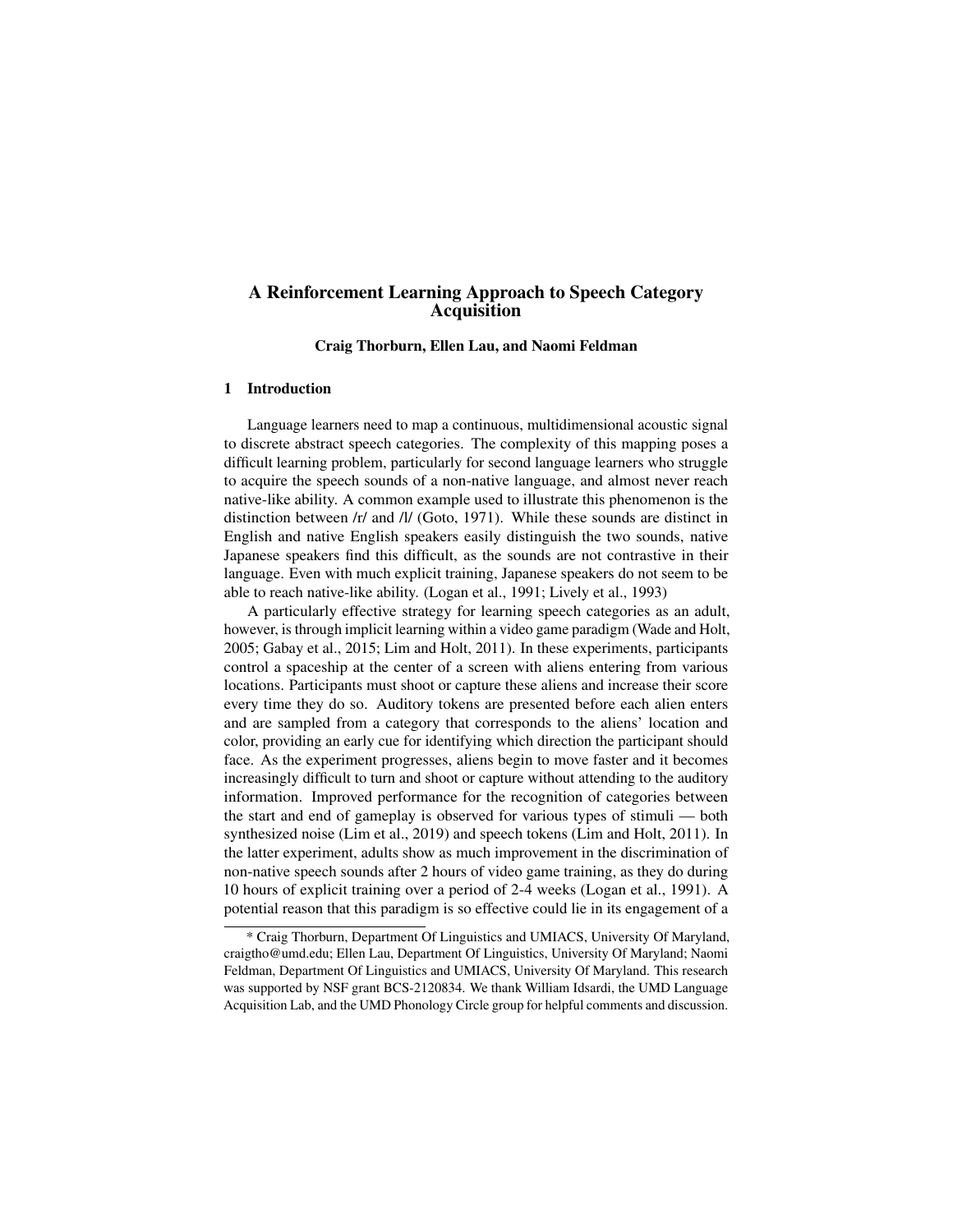reward-based learning algorithm. When undergoing learning in this environment, neural activity is observed in the striatum (Lim et al., 2014, 2019) - a subcortical area of the brain associated with reinforcement and reward mechanisms. This region is considered to play an important role in reward through the activation of dopaminergic circuits. While studies on the striatum have typically focused on reward prediction, recent studies have suggested that the basal ganglia could implement reinforcement learning specifically (Kawagoe et al., 1998; Joel et al., 2002; Cohen and Frank, 2009; Dabney et al., 2020)

In reinforcement learning (Sutton and Barto, 1998), an agent takes actions within an environment, receiving a reward upon reaching a favorable outcome. At each timestep the agent receives information about the state of the environment and predicts the value of each action available to it. The agent then takes an action, observes the reward received, and updates its parameters according to the mismatch between the predicted and observed reward value. This process is iterative, enabling the agent to take actions that lead to reward in the future. Even if the agent does not receive a reward immediately, it will still take actions that put it in a better position to receive a reward at another timestep.

The construction of the video game paradigm has components which lend itself clearly to the implementation of a reinforcement algorithm: a participant acts within an environment and receives rewards. This paradigm has been used in many experiments and results in robust learning across different variations of stimuli. At the same time, reinforcement mechanisms have been proposed to play a role in other speech learning paradigms (Nixon, 2020; Harmon et al., 2019). However, these two ideas have not yet been explicitly unified.

In this paper, we formalize the video game training paradigm explicitly as a reinforcement learning problem. We present two simulations. The first simulates findings of Lim et al. (2019), providing proof in principle that a reinforcement learning algorithm can successfully capture human results in a video game where adults learn novel categories of noise tokens. Our second simulation extends this to speech sounds and demonstrates that our algorithm mimics second language learners' improvement on discrimination of a non-native speech contrast. Together these two simulations show that reinforcement learning provides an accurate model of human learning in this paradigm and provide evidence supporting the hypothesis that this mechanism could play a key role in effective speech category learning in adults. In the long term, being able to identify the algorithms employed in this paradigm could provide many avenues for pedagogical changes in second language learning and let teachers harness the processes that allow for efficient learning and improvement of non-native perceptual ability.

### 2 Simulation 1: Video Game With Noise Categories

Our first simulation models the results of Lim et al. (2019) and demonstrates that a reinforcement algorithm is able to correctly discriminate between auditory noise categories with simple boundaries. We simulate human experiments by training a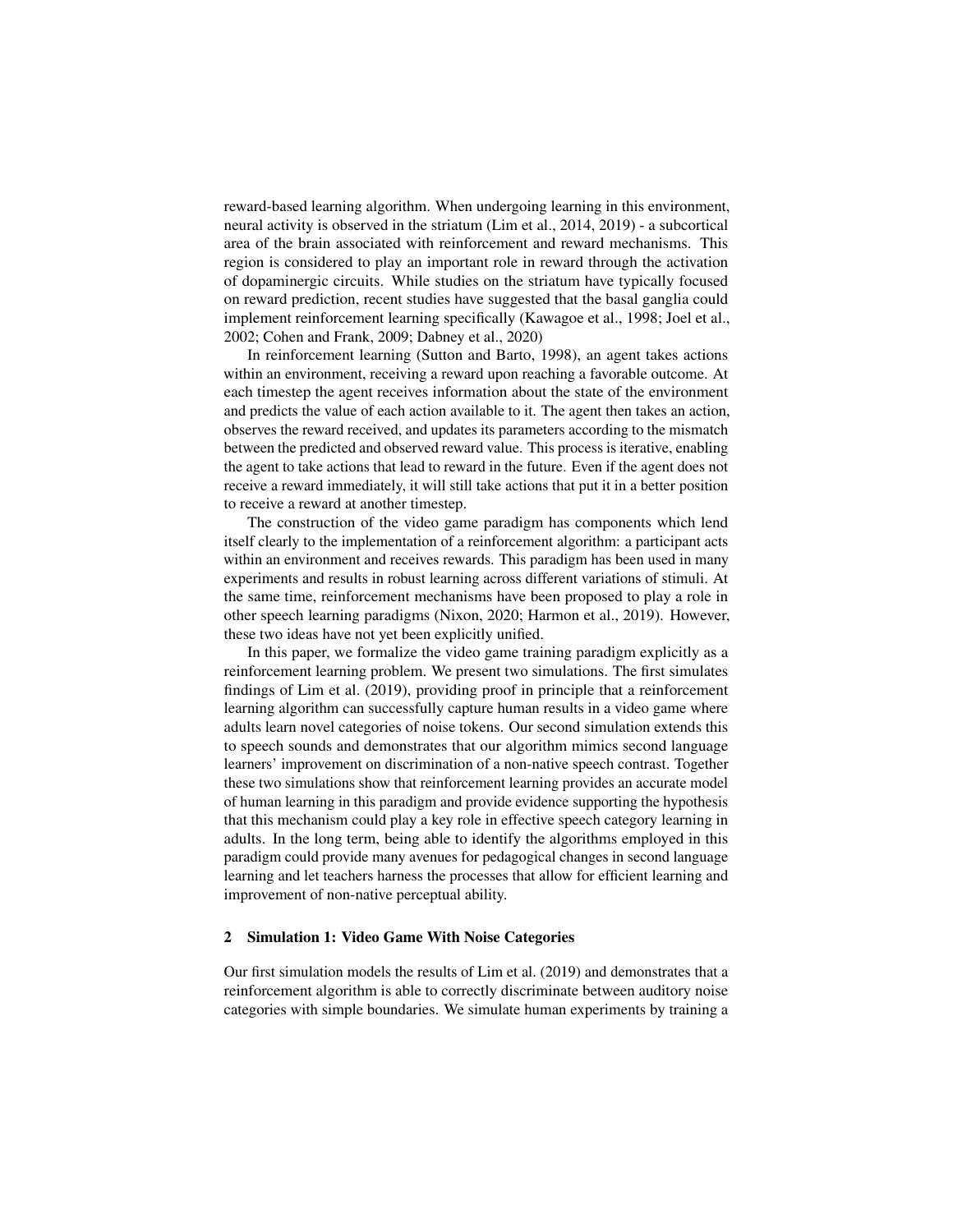neural network to map between states and actions within a video game environment. We then evaluate the model by observing how much reward the agent receives for various categories of stimuli. We compare these results across various token types with the behavioral results observed.

### 2.1 Computational Model

We define the reinforcement framework formally as a Markov Decision Process where the environment is given by a set of states  $S = \{s_1, s_2, s_3, ...\}$ , one of which is presented to the agent at each time step  $t$ . The agent then has a set of actions  $A = \{a_1, a_2, a_3, ...\}$  that it can take. At each timestep, the agent receives information about the state, chooses an action, and receives a reward  $r_t$  before the environment transitions to the next state. The transition between states can depend on both the actions of the agent and external factors of the environment. The goal of the agent is to find a policy mapping between states and actions  $(s, a)$  that will maximize the total reward for this and future steps, by updating its parameters depending on the reward it receives.

In this paper, we use model-free reinforcement learning, where the policy of the agent is determined by the Q-function, defined as follows.

$$
Q(s_t, a_t) = r_t + \gamma * \max Q(s_{t+1}, a_{t+1})
$$
\n
$$
(1)
$$

This function outputs the maximum possible reward for a specific action, by summing the reward at the current timestep  $r_t$  plus the maximum possible reward from the next timestep max  $Q(s_{t+1}, a_{t+1})$  multiplied by a discount parameter  $\gamma$ . This function is iterative since the maximum value at the next timestep will apply the same function, allowing the model to account for future reward. This mapping is not directly observable for the agent, and so it must estimate the value of each action at each state by approximating this function. While there are various methods for performing this approximation, we use a specific implementation of deep Q learning (Mnih et al., 2015) to build a deep neural network that represents the Q-function (DQN). This network takes state information as input and outputs a distribution of values over all actions the agent can take.

The agent's decisions in this model follow an  $\epsilon$ -greedy algorithm to allow for a tradeoff between exploring the environment to discover patterns and choosing the most optimal action to receive a reward. Throughout the simulation, the agent will choose a random action with probability  $\epsilon$  and choose the most optimal outcome with probability  $1 - \epsilon$ , where the optimal outcome is the action with the highest value, as determined by the network. The parameter decays during training to ensure that the agent has enough time to explore the full spectrum of state-action pairings at the start of the simulation, before starting to behave more optimally.

In the experimental paradigm (Lim and Holt, 2011; Lim et al., 2019), the player receives both auditory and visual cues as they can see the location/color of the alien and hear the corresponding sound. Over time, the game speed increases and in order to have a chance at shooting the alien, the participant must rely increasingly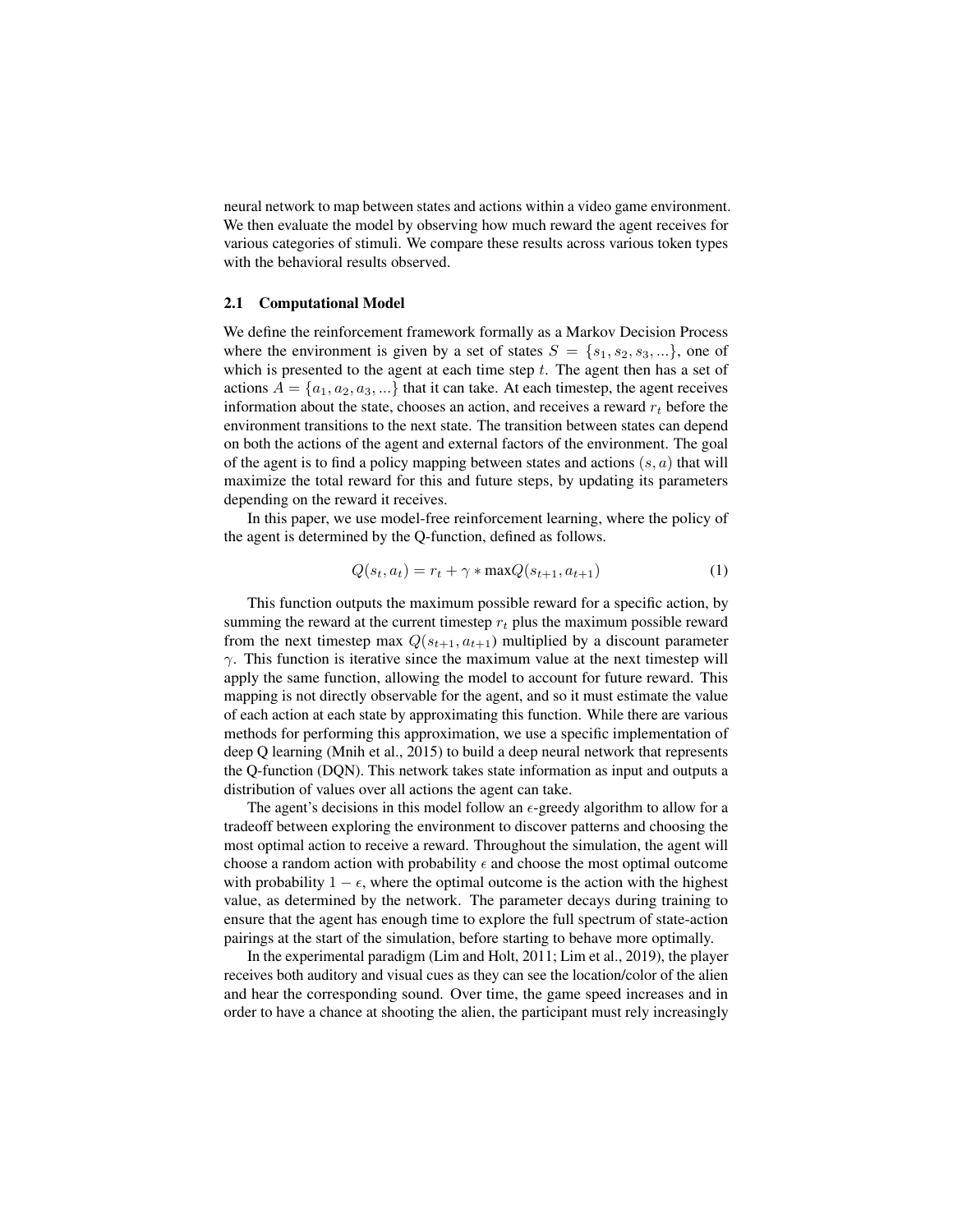

Figure 1: Frequency profiles (left) and onset category structure (right) for simulation 1 noise categories in the experimental (top) and control (bottom) condition. Profiles from Lim et al. (2019).

on the auditory cues as these are presented before the alien enters the screen. In our simulations, we present the agent with one repetition of an auditory token on each timestep, as well as the current direction the spaceship is facing. We do not present visual information identifying where the alien is situated, meaning that the agent does not have grounding for the correspondence between alien locations and the auditory category. This would be like a human playing a version of the game where they can see the direction that the spaceship is facing, but cannot see the location of any aliens. In theory, this should make the task more difficult as the agent cannot bootstrap the learning of auditory categories from any visual information present. This ensures that any success from our model is due to the exploration of the reinforcement algorithm and the reward received, rather than simple correlation between visual and auditory signals.

We discretize the continuous nature of the game, where the participant can take actions at any time, into timesteps where at each step the participant receives information about their location and environment and selects one action out of those available to them. Actions consist of turning left or right, shooting an alien, or capturing an alien. The reward is derived from the increase in score by correctly performing these actions.

### 2.2 Stimuli

We use stimuli constructed following the parameters from Lim et al. (2019), with offset and onset categories created across an experimental and control condition (Figure 1). Offset categories are consistent across the two conditions and can be identified by just one dimension - the trajectory of change after 150ms. Onset categories are constructed differently between the two conditions. In the experimental condition, one must attend to both the trajectory of change during the first 150ms of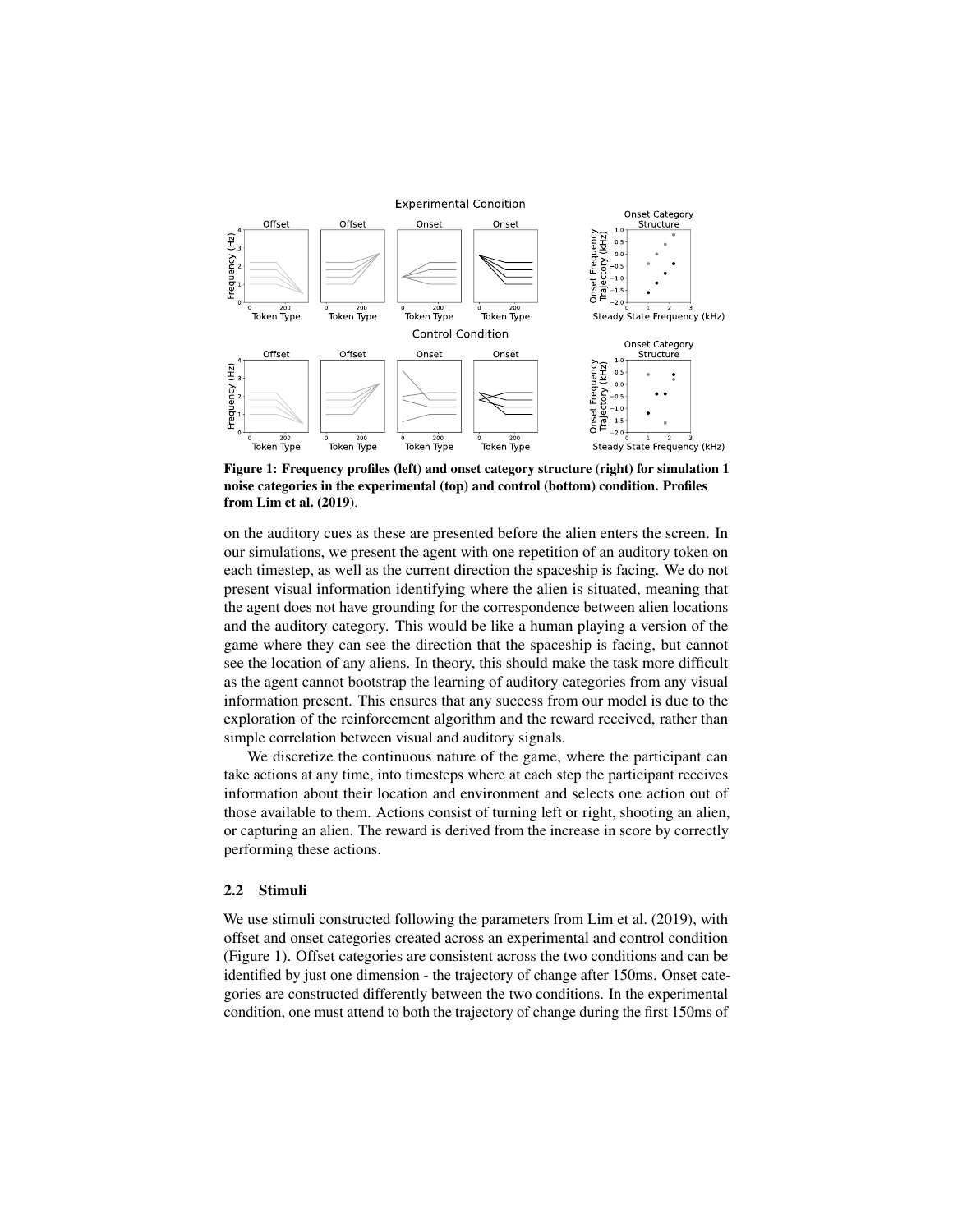the stimulus and the starting frequency in order to identify the correct token. In the control condition, onset tokens are randomized and have no identifiable category boundary.

The construction of stimuli in this way yields three types of category boundaries, which we refer to as SIMPLE, COMPLEX, and INCOHERENT. Offset categories in both conditions have a SIMPLE boundary, as these can be distinguished along only one dimension. Onset categories have a COMPLEX boundary in the experimental condition due to the two-dimensional nature of the category boundary, whereas onset categories in the control condition are INCOHERENT as there is no category boundary available.

We simulate the synthesized sounds in this experiment by using a Gaussian distribution centered around each frequency peak at each timestep. This means that the simulation does not differentiate the offset and onset stimuli by wave type, requiring it to discover specific patterns in the acoustic signal. Each Gaussian distribution has a peak of 10 and a variance of 150Hz. For each of the 4 categories, 11 tokens are synthesized with 4 presented during training and the remaining 7 withheld for testing.

### 2.3 Game Environment

The environment for the video game in our simulations is constructed with 8 different directions in which the agent can face (N, NE, E, SE, S, SW, W, NW), where a left or right action turns the agent by 45°. Aliens can enter from 4 directions (N, E, S, and W), and each of these is associated with a different category. Each timestep consists of the presentation of one auditory token and one action by the agent. If the agent is facing the opposite direction to the location of a newly presented alien, it will need a minimum of 5 actions to turn toward and successfully shoot it. To allow enough time for this to happen, each stimulus is presented 8 times. If the agent does not shoot correctly within this time, then the alien disappears without the agent receiving any reward and the next stimulus is presented. During training, there are 4 tokens within each category presented during training and the agent has 3 actions available to it: TURN LEFT, TURN RIGHT or SHOOT. The agent receives one point of reward for every alien it shoots (unlike the original study, our simulations do not have a 'capture' mechanic). Location information is presented to the model as a one-hot vector of length  $8 - i$ e., the value for the corresponding direction where the agent is facing is equal to 1 with all other values set to 0. This is not visual information and simply instills knowledge of the direction that the agent is facing into the model. The model does not receive any information about the location of the alien. The network combines the auditory representation with the location information and outputs a value assigned to each action using a deep Q network, trained with the algorithm outlined above and a network representation illustrated in Figure 2. The network is trained over a total of 2000 episodes, each consisting of 128 tokens and tested on an additional 500 episodes of 176 tokens with weights frozen. We defined performance by looking at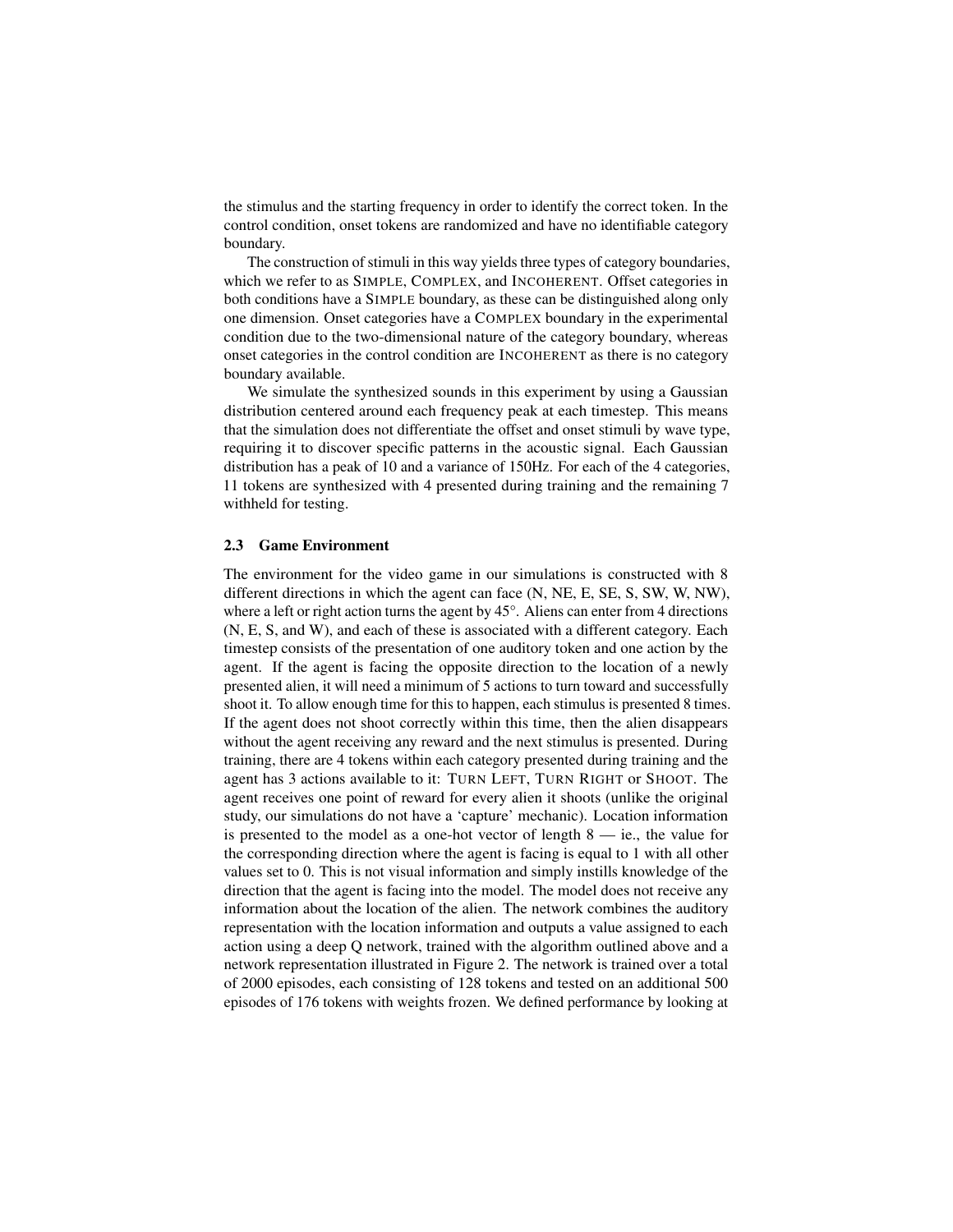

Figure 2: Network diagram for simulation 1.

the proportion of total possible reward the agent receives for each category type during this test phase.

## 2.4 Results

Results during the testing period align very closely with the post-test categorization responses from the original experiment (Figure 3). As expected, the model performs successfully in the paradigm and exhibits better performance for tokens presented during training than novel tokens. Neural networks are good at memorizing specific tokens during training, so novel tokens provide a better test of generalization. Generally, higher performance is observed for offset tokens than onset tokens, replicating human behavior. This is because the boundary between categories has lower dimensionality in the offset condition than in the onset condition. Onset tokens, however, have a more complex boundary, being defined by both the frequency trajectory and the steady-state frequency. To simplify the presentation of tokens for the incoherent boundary condition in this simulation, 4 specific tokens are presented, rather than a range of randomized tokens as in the original experiment, resulting in our model having a higher success rate for these tokens than the original experiments. As there is no boundary to generalize,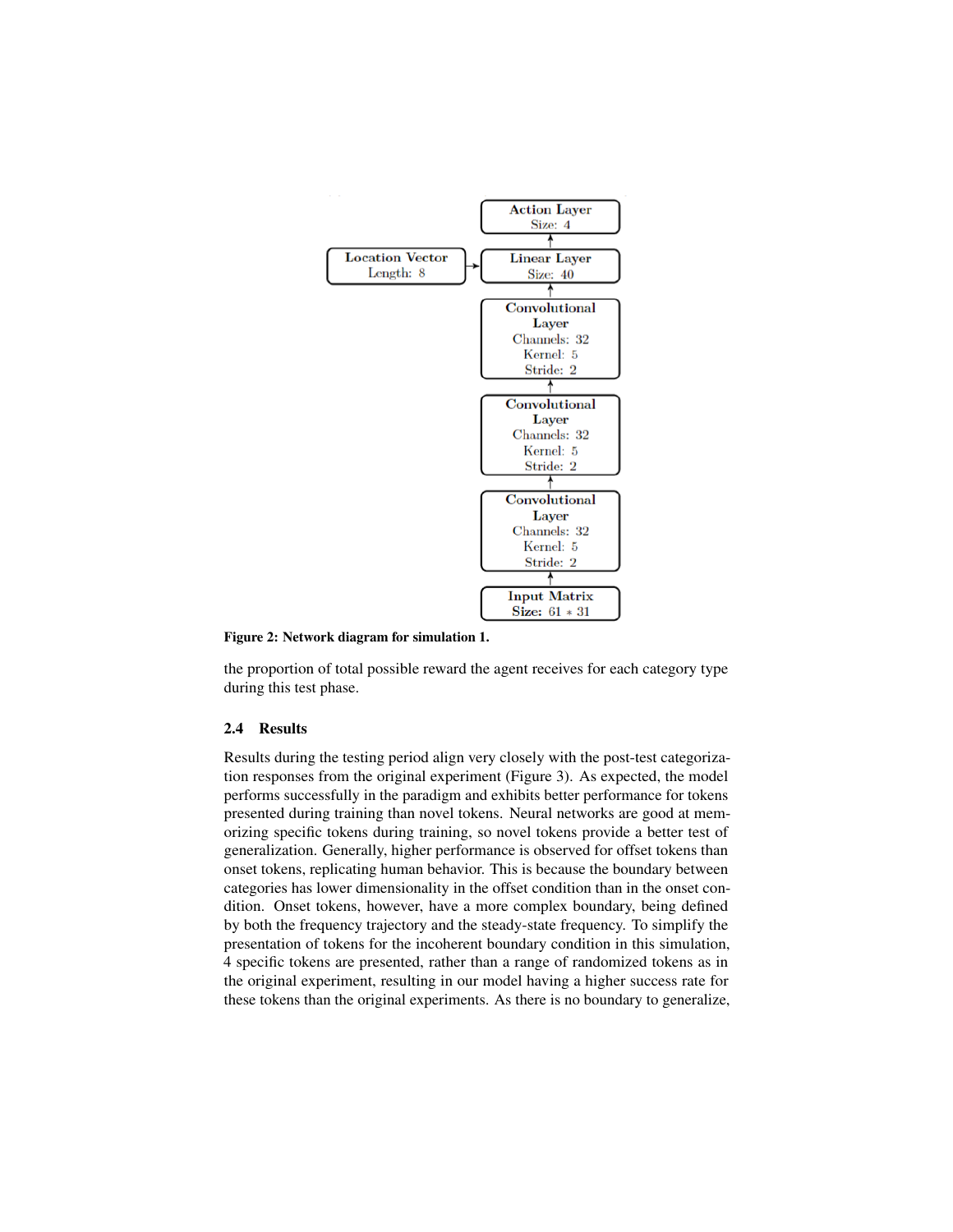

Figure 3: Simulation 1 results (top) and experimental results from Lim et al. (2019) (bottom) with 95% confidence intervals.

however, we see that performance for novel tokens is low - mirroring the human results.

The model also shows worse generalization for simple stimuli in the control condition than the experimental condition for novel tokens, despite the fact that these tokens are the same. These results are also seen in the original study and suggest that the noise provided by the incoherent tokens is enough to decrease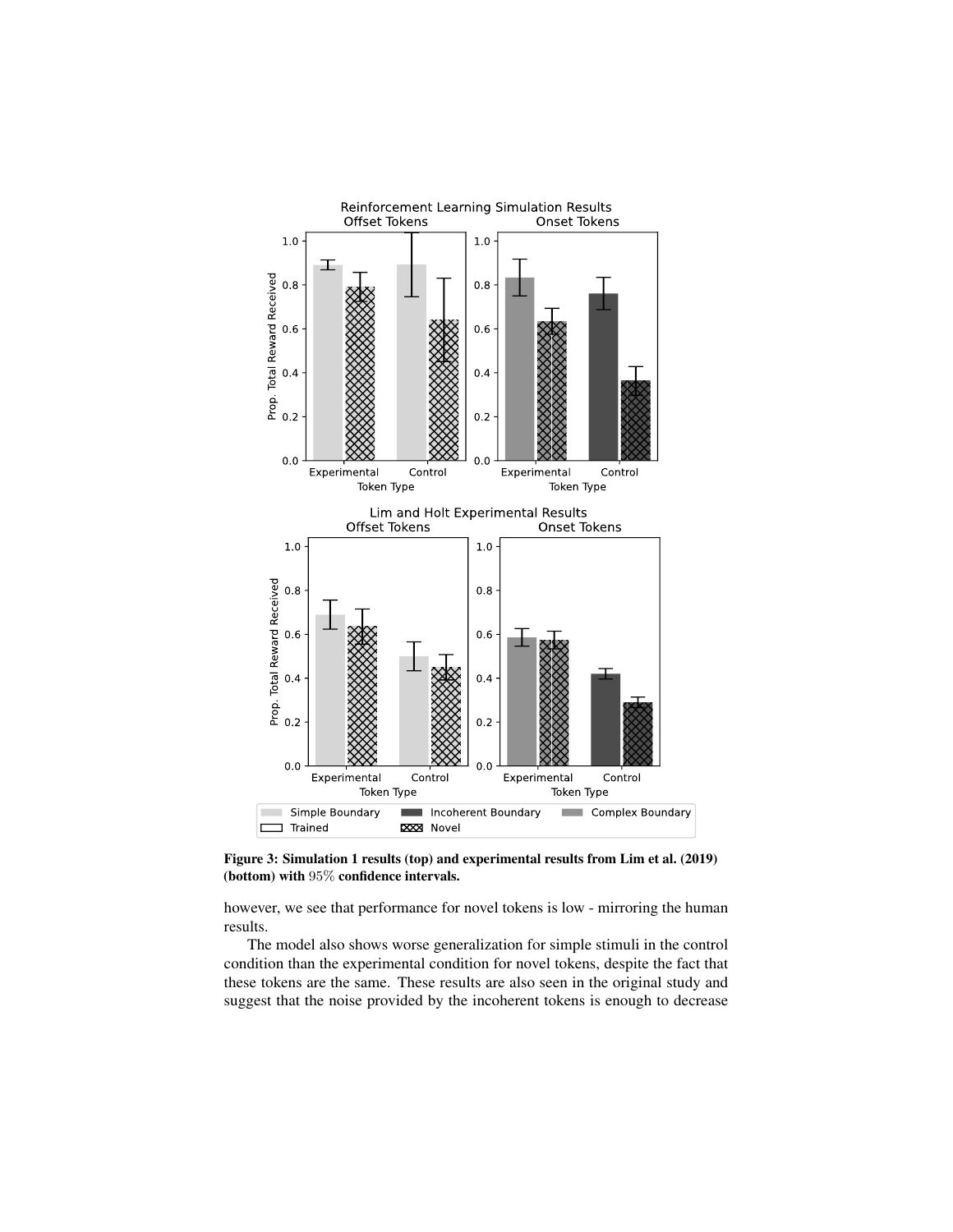generalization across the board, and not just for the onset tokens themselves. The above results are all consistent across various parameter settings of the network.

This simulation suggests that it is possible to gather implicit knowledge about auditory categories through a reinforcement signal, giving rise to human-like behavior. While the model is never shown directly which tokens are members of each category, it generalizes to novel stimuli within the same category. Having shown that a reinforcement algorithm is able to use perceptual information within this task, the next step is to show that the same algorithm can overcome native language knowledge and improve specifically in discrimination of non-native speech categories.

## 3 Simulation 2: Video Game With Speech Categories

Our second simulation models a learning experiment where Japanese and English speakers participate in the video game with English speech tokens presented as categories (Lim and Holt, 2011). Participants hear tokens of [ra], [la], [da], and [ga] before each alien enters and Japanese speakers show improvement on [r]/[l] discrimination after 5 days of training without reaching native-level performance, as measured by performance on an identification task presented before and after the training period. By modeling this experiment with reinforcement learning, we aim to show that our reinforcement algorithm is able to overcome native knowledge to improve on discrimination between the auditory categories presented - mirroring the human results. This simulation consists of two parts: native language training where we model the knowledge of a native Japanese speaker, and video game training, where we expose this native model to the video game environment.

#### 3.1 Methods

We model native language knowledge by training a supervised phoneme classifier on Japanese speech. This is a simple yet efficient way to instill native language knowledge into the model. The network takes acoustic parameters as input and outputs a distribution over phonemes, indicating the identity of the phone at the center of the input window. Training data consists of auditory tokens sampled from labeled corpora as described below. The model is presented with a window of speech and a corresponding vector indicating the phone at the center of the window and is trained using stochastic gradient descent over the network's parameters. We do not mean this supervised training to be an accurate model of first language acquisition, but rather, a way to quickly create networks that have knowledge of a "native" language. We similarly train an English model to use as a native language control.

The native network (shaded in Figure 4) consists of 3 convolutional and batch normalization layers followed by 1 linear layer. Data for native language training is derived from the Wall Street Journal Corpus for English (Paul and Baker, 1992)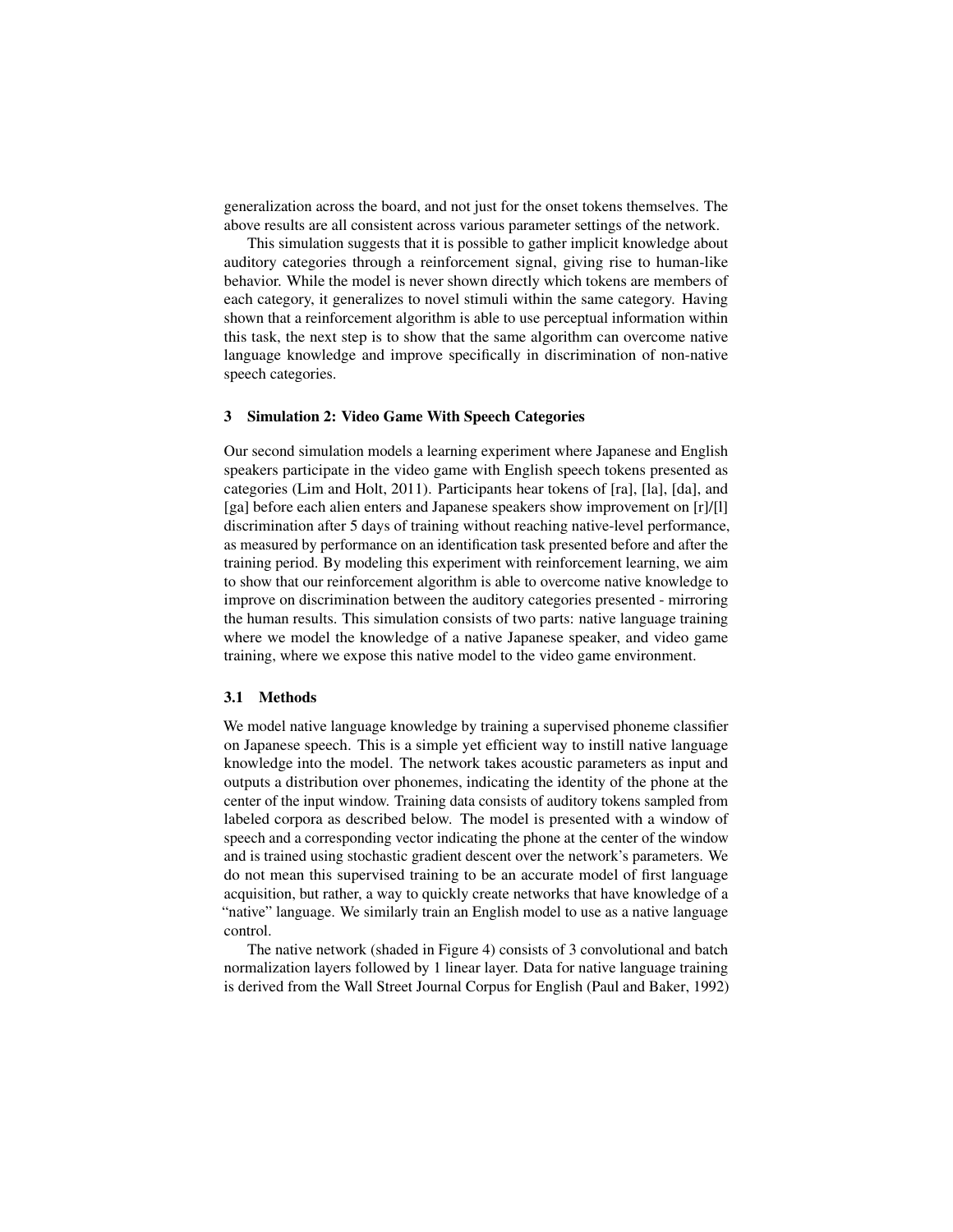and the GlobalPhone Japanese Corpus (Schultz et al., 2013) for Japanese. The model is presented with 19.5 hours of speech and training occurs for 25 epochs.

We subsequently expose our native language model to training in the video game paradigm, where phonetic information is combined with the location vector into a linear layer as in simulation 1 (unshaded in Figure 4) and the model once again outputs its expected value of each action. The training signal is allowed to backpropagate through all layers of the network and can change the initial parameters relating to the phone classification native language training. The environment and presentation of stimuli in the video game occurs as described in experiment 1, over 750 episodes.



Figure 4: Network diagram for simulation 2

We sample four sounds in each category ([r], [l], [d], and [g]) from the Wall Street Journal Corpus for use in video game training. These stimuli are those that the English native language training successfully categorizes and are kept constant throughout the experiment. Once again, there are 4 tokens for each category, where each category reflects a different location of the alien. Acoustic input during native language training and video game training is given as Mel Frequency Cepstral Coefficients (MFCCs) (Mermelstein, 1976), which are designed to describe the overall shape of the acoustic at any one point in time. We take 13 coefficients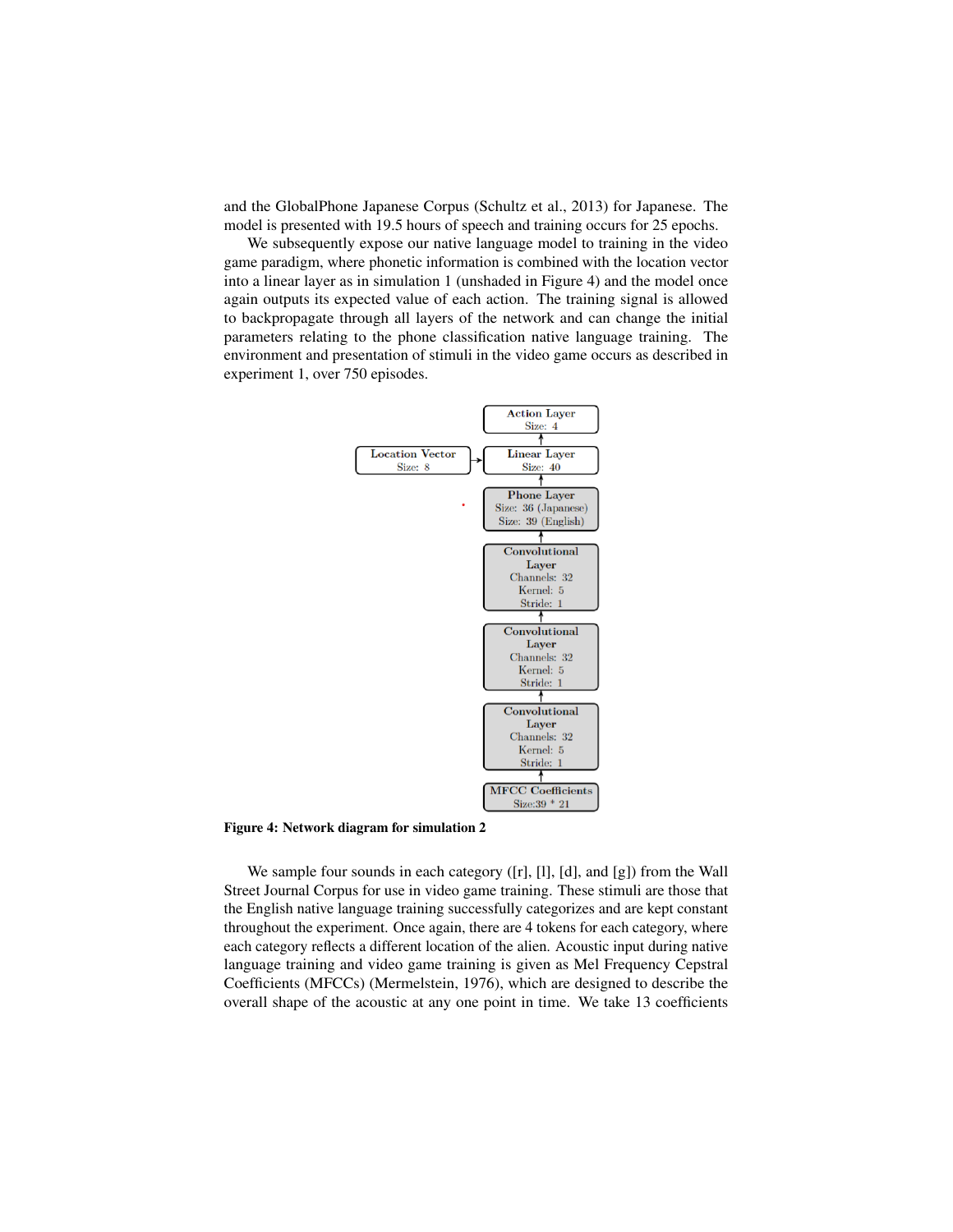and first- and second-order derivatives, giving 39 total dimensions. A 200ms speech window is segmented into frames that are 25ms wide at 10ms intervals and zero-padded, yielding a total of 21 frames. Real speech data sampled from corpora inherently are noisier than controlled lab-prepared stimuli. Using this more naturalistic data for both training and testing demonstrates that the model can deal with variability and is not sensitive only to stimuli created specifically for this experiment.

We simulate the  $\lceil r \rceil / \lceil r \rceil$  pre- and post-test discrimination tasks from the original experiment using a machine ABX test, which is a parameter-free method of measuring the distance between model representations (Schatz et al., 2013; Schatz, 2016). We take a vector of activations for a presented token at the 'phone' layer of the model. Two tokens are taken from one category - A and  $X$  - and a third token from a different category - B. We take the Euclidean distance between vectors A and X, and B and X and determine which distance is shorter. If X is determined to be close to A, then the trial is a success, if  $X$  is closer to  $B$ , then the trial has failed. The ABX success rate is defined as the probability of success for two tokens from these categories selected at random from the corpus. An ABX success of 1 indicates perfect discrimination, with 0.5 being chance performance. We run the ABX task over 12,000 samples of [r] and [l] drawn from a portion of the WSJ corpus withheld for testing.

### 3.2 Results

Pre- and post-training ABX success rates are shown in Figure 5. The Japanese model improves in [r]/[l] discrimination ability after video game training. This improvement is small but significant ( $t = 2.77$ ,  $p = 0.01$ ), and the performance does not reach that of the native English model. This is consistent with results from Japanese native speakers who participate in the experiment who show increased [r]/[l] discrimination performance but do not reach native-level performance.

These results show that in principle, a reinforcement signal is enough to alter speech representations and enable an agent to improve their discrimination of 'nonnative' speech sounds, strengthening the case the the video game paradigm results could come from the use of reinforcement learning. It is once again important to note that in this experiment, at no point is the model given precise information about the identity of these tokens. It discovers any structure in the information through the reward signal alone.

## 4 Discussion

Simulations in this paper show that a reinforcement learning signal is sufficient for a model to exhibit human behavior in two auditory category learning experiments. By developing a deep Q network that processes acoustic and location information, we model experimental paradigms with outcomes that closely match human behavior. These results provide additional evidence towards the theory that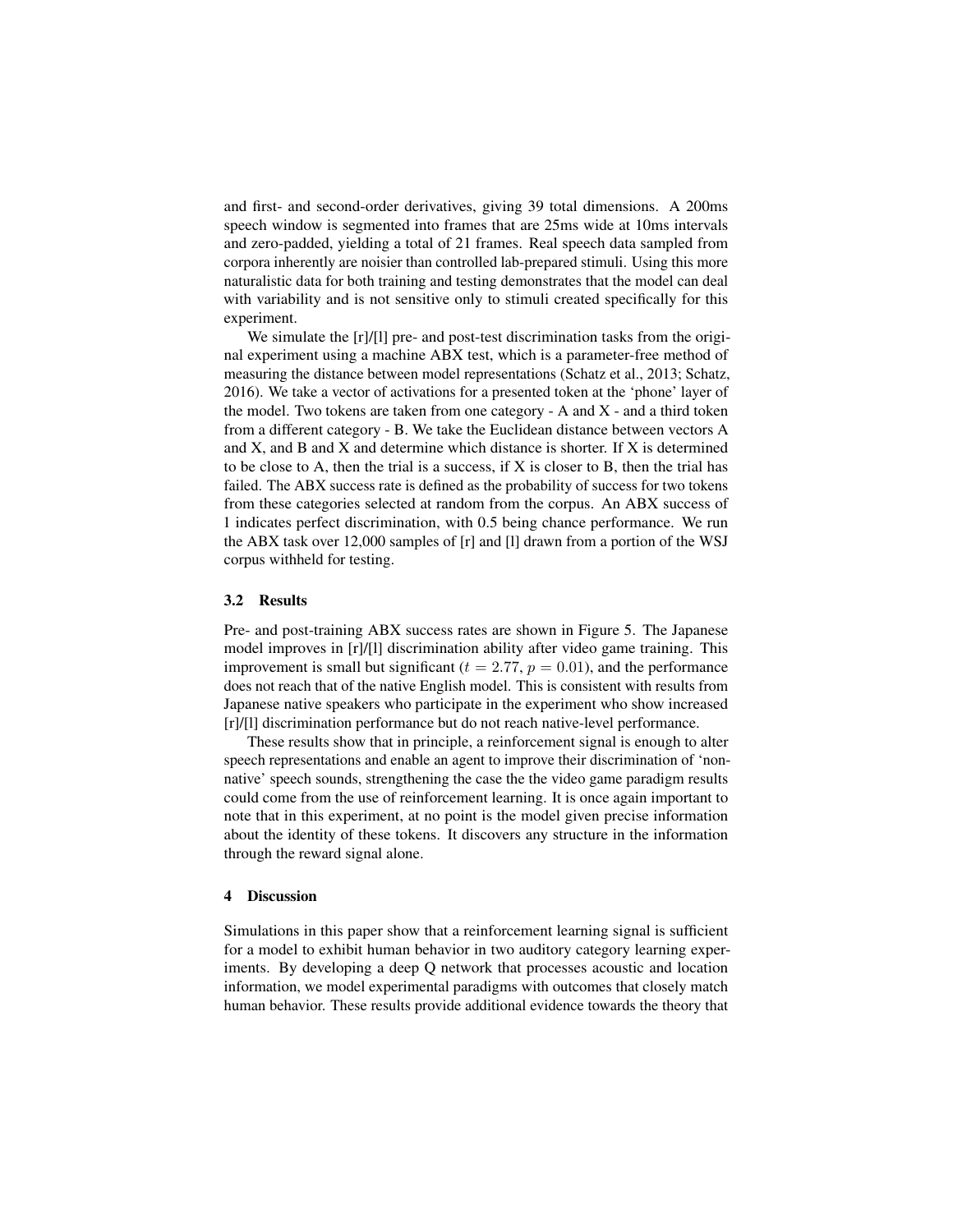

Figure 5: Simulation 1 results (top) and experimental results from Lim et al. (2019) (bottom) with 95% confidence intervals.

reinforcement learning plays a critical role in adults' speech category acquisition. Taken alongside neural evidence showing the activation of reward centers of the brain during participation, we suggest that reward mechanisms could be key to updating perceptual representations.

Second language learners struggle to learn non-native speech sounds and appear to perform poorly in natural environments, with just passive exposure. By framing the video game paradigm as reinforcement learning we explicitly conceptualize a learning signal as a reward, perhaps explaining why this paradigm can be effective without explicit feedback. One possible account of this process neurally is that a reward signal from the striatum passes to areas which deal with auditory processing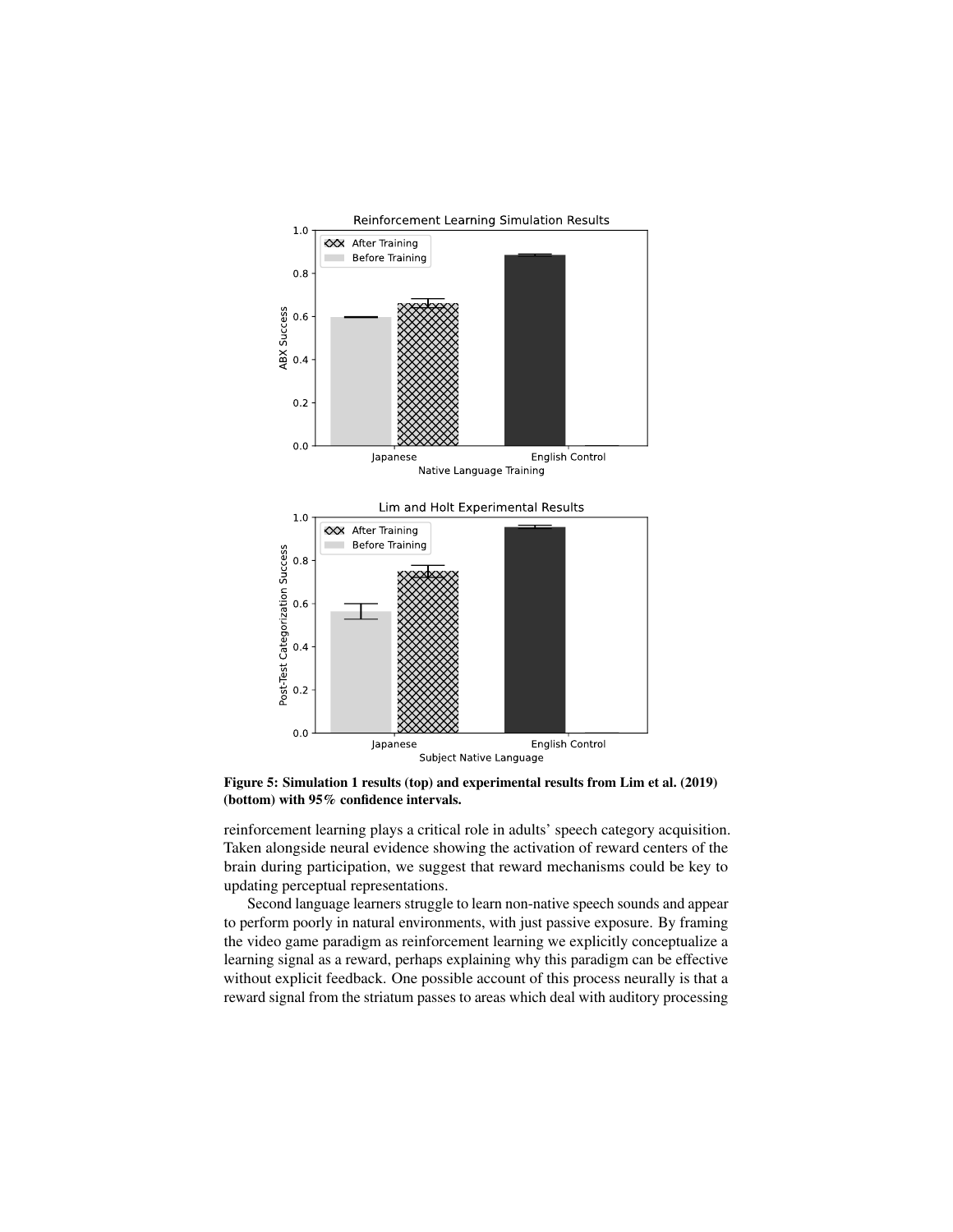directly. Neuroimaging of the video game not only shows activation of the basal ganglia during category learning, but participants who exhibit learning show strong functional connectivity between the striatum and Superior Temporal Sulcus—the primary centers of speech processing (Liebenthal et al., 2005). This pattern of top-down feedback to perceptual regions is also observed in other speech category literature. Myers and Swan (2012) indicate that top-down category information from frontal regions of the brain can direct information to temporal regions to reshape the perceptual space.

It is possible that reinforcement learning could play a role in non-native speech sound learning more generally - an area which warrants further investigation. Our work is consistent with other behavioral work pointing to the utilization of reinforcement in speech category learning (Nixon, 2020). Harmon et al. (2019) demonstrate that reinforcement learning models human behavior in a different paradigm where the down weighting of a phonetic cue will only occur if there is a more informative cue present. Additionally, the neural signatures observed in initial video game experiments are observed in other category learning paradigms (Golestani and Zatorre, 2004), which show activation of the caudate nucleus in the striatum during explicit category learning. Future work could also expand this algorithm to native language learning in infants, who appear to acquire speech sound categories in a passive environment.

Our framework opens avenues to investigating the flexibility of representations of speech and future work can manipulate which layers of the network can be influenced by the reinforcement learning signal, and how those weight updates occur. This will allow one to test whether there are particular parts of the processing system that are less flexibly updated, or not updated at all, during second language learning.

Finally, the simulations in this paper have implications for L2 teaching pedagogy. Learning the sounds of a second language has always been challenging, particularly when those sounds do not match up with one's native language phonology. Our work reinforces the idea that implicit learning can provide an effective strategy for learning non-native speech sounds. Understanding why this paradigm is so effective will allow us to consider other tasks and activities that could lead to successful learning. Many people use mobile game-like applications to learn foreign languages, which often include a level system where learners receive rewards such as cosmetic upgrades, items, or points for a leaderboard system. These could provide effective incentives for efficient learning as in a reinforcement framework. With the current prevalence of these applications, reinforcement learning, where improvement is motivated through rewards, is a particularly relevant topic and further simulations on the impact of rewards could greatly benefit this kind of learning.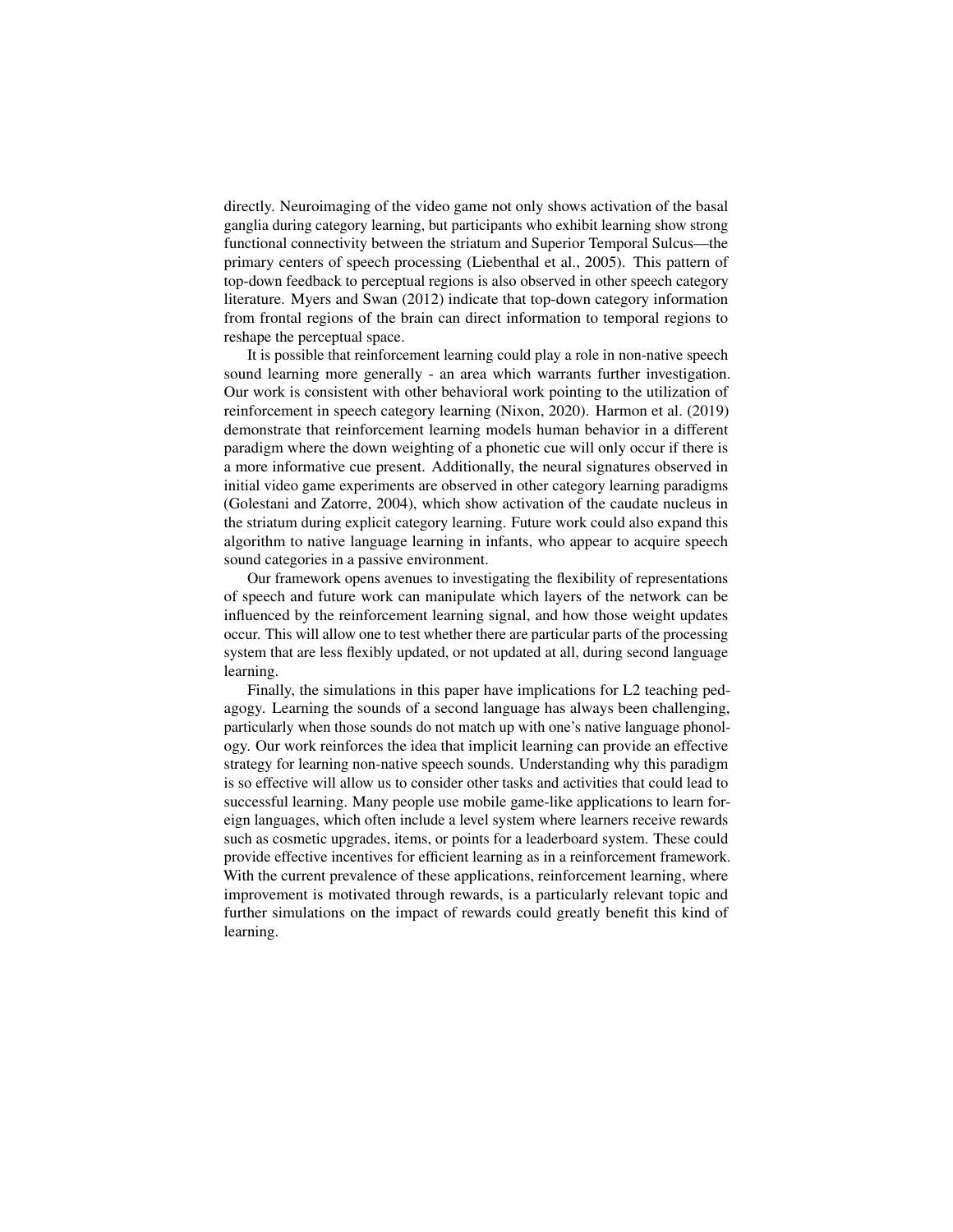### References

- Cohen, Michael X., and Michael J. Frank. 2009. Neurocomputational models of basal ganglia function in learning, memory and choice. *Behavioural Brain Research* 199:141– 156.
- Dabney, Will, Zeb Kurth-Nelson, Naoshige Uchida, Clara Kwon Starkweather, Demis Hassabis, Remi Munos, and Matthew Botvinick. 2020. A distributional code for value ´ in dopamine-based reinforcement learning. *Nature* 577:671–675.
- Gabay, Yafit, Frederic K. Dick, Jason D. Zevin, and Lori L. Holt. 2015. Incidental Auditory Category Learning. *Journal of experimental psychology. Human perception and performance* 41:1124–1138.
- Golestani, Narly, and Robert J Zatorre. 2004. Learning new sounds of speech: reallocation of neural substrates. *NeuroImage* 21:494–506.
- Goto, Hiromu. 1971. Auditory perception by normal Japanese adults of the sounds "L" and "R". *Neuropsychologia* 9:317–323.
- Harmon, Zara, Kaori Idemaru, and Vsevolod Kapatsinski. 2019. Learning mechanisms in cue reweighting. *Cognition* 189:76–88.
- Joel, Daphna, Yael Niv, and Eytan Ruppin. 2002. Actor-critic models of the basal ganglia: new anatomical and computational perspectives. *Neural Networks: The Official Journal of the International Neural Network Society* 15:535–547.
- Kawagoe, Reiko, Yoriko Takikawa, and Okihide Hikosaka. 1998. Expectation of reward modulates cognitive signals in the basal ganglia. *Nature Neuroscience* 1:411–416.
- Liebenthal, Einat, Jeffrey R. Binder, Stephanie M. Spitzer, Edward T. Possing, and David A. Medler. 2005. Neural substrates of phonemic perception. *Cerebral Cortex (New York, N.Y.: 1991)* 15:1621–1631.
- Lim, Sung-Joo, Julie Fiez, and Lori Holt. 2019. Role of the striatum in incidental learning of sound categories. *Proceedings of the National Academy of Sciences* 116:201811992.
- Lim, Sung-Joo, Julie A. Fiez, and Lori L. Holt. 2014. How may the basal ganglia contribute to auditory categorization and speech perception? *Frontiers in Neuroscience* 8.
- Lim, Sung-Joo, and Lori L. Holt. 2011. Learning Foreign Sounds in an Alien World: Videogame Training Improves Non-Native Speech Categorization. *Cognitive Science* 35:1390–1405.
- Lively, S. E., J. S. Logan, and D. B. Pisoni. 1993. Training Japanese listeners to identify English /r/ and /l/. II: The role of phonetic environment and talker variability in learning new perceptual categories. *The Journal of the Acoustical Society of America* 94:1242– 1255.
- Logan, John S., Scott E. Lively, and David B. Pisoni. 1991. Training Japanese listeners to identify English /r/ and /l/: A first report. *The Journal of the Acoustical Society of America* 89:874–886.
- Mermelstein, P. 1976. Distance measures for speech recognition, psychological and instrumental. *Pattern Recognition and Artificial Intelligence* 374–388.
- Mnih, Volodymyr, Koray Kavukcuoglu, David Silver, Andrei A. Rusu, Joel Veness, Marc G. Bellemare, Alex Graves, Martin Riedmiller, Andreas K. Fidjeland, Georg Ostrovski, Stig Petersen, Charles Beattie, Amir Sadik, Ioannis Antonoglou, Helen King, Dharshan Kumaran, Daan Wierstra, Shane Legg, and Demis Hassabis. 2015. Human-level control through deep reinforcement learning. *Nature* 518:529–533.
- Myers, Emily B., and Kristen Swan. 2012. Effects of Category Learning on Neural Sensitivity to Non-native Phonetic Categories. *Journal of Cognitive Neuroscience* 24:1695–1708.